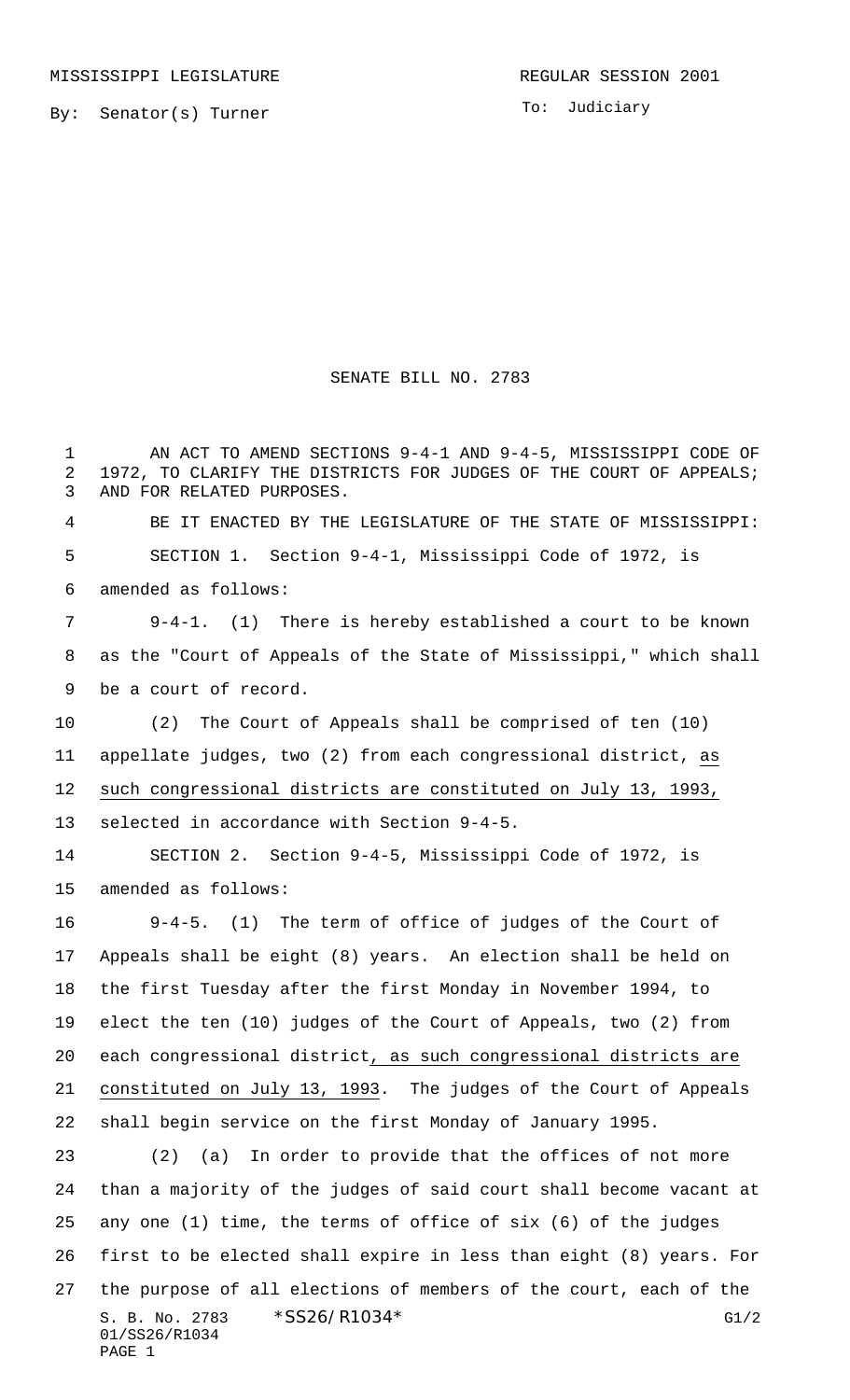ten (10) judges of the Court of Appeals shall be considered a separate office. The two (2) offices in each of the five (5) congressional districts, as such congressional districts are constituted on July 13, 1993, shall be designated Position Number 1 and Position Number 2, and in qualifying for office as a candidate for any office of judge of the Court of Appeals each candidate shall state the position number of the office to which he aspires and the election ballots shall so indicate.

 (i) In Congressional District Number 1, the judge of the Court of Appeals for Position Number 1 shall be that office for which the term ends January 1, 1999, and the judge of the Court of Appeals for Position Number 2 shall be that office for which the term ends January 1, 2003.

 (ii) In Congressional District Number 2, the judge of the Court of Appeals for Position Number 1 shall be that office for which the term ends on January 1, 2003, and the judge of the Court of Appeals for Position Number 2 shall be that office for which the term ends January 1, 2001.

 (iii) In Congressional District Number 3, the judge of the Court of Appeals for Position Number 1 shall be that office for which the term ends on January 1, 2001, and the judge of the Court of Appeals for Position Number 2 shall be that office for which the term ends January 1, 1999.

 (iv) In Congressional District Number 4, the judge of the Court of Appeals for Position Number 1 shall be that office for which the term ends on January 1, 1999, and the judge of the Court of Appeals for Position Number 2 shall be that office for which the term ends January 1, 2003.

 (v) In Congressional District Number 5, the judge of the Court of Appeals for Position Number 1 shall be that office for which the term ends on January 1, 2003, and the judge of the Court of Appeals for Position Number 2 shall be that office for which the term ends January 1, 2001.

S. B. No. 2783 \*SS26/R1034\* 01/SS26/R1034 PAGE 2